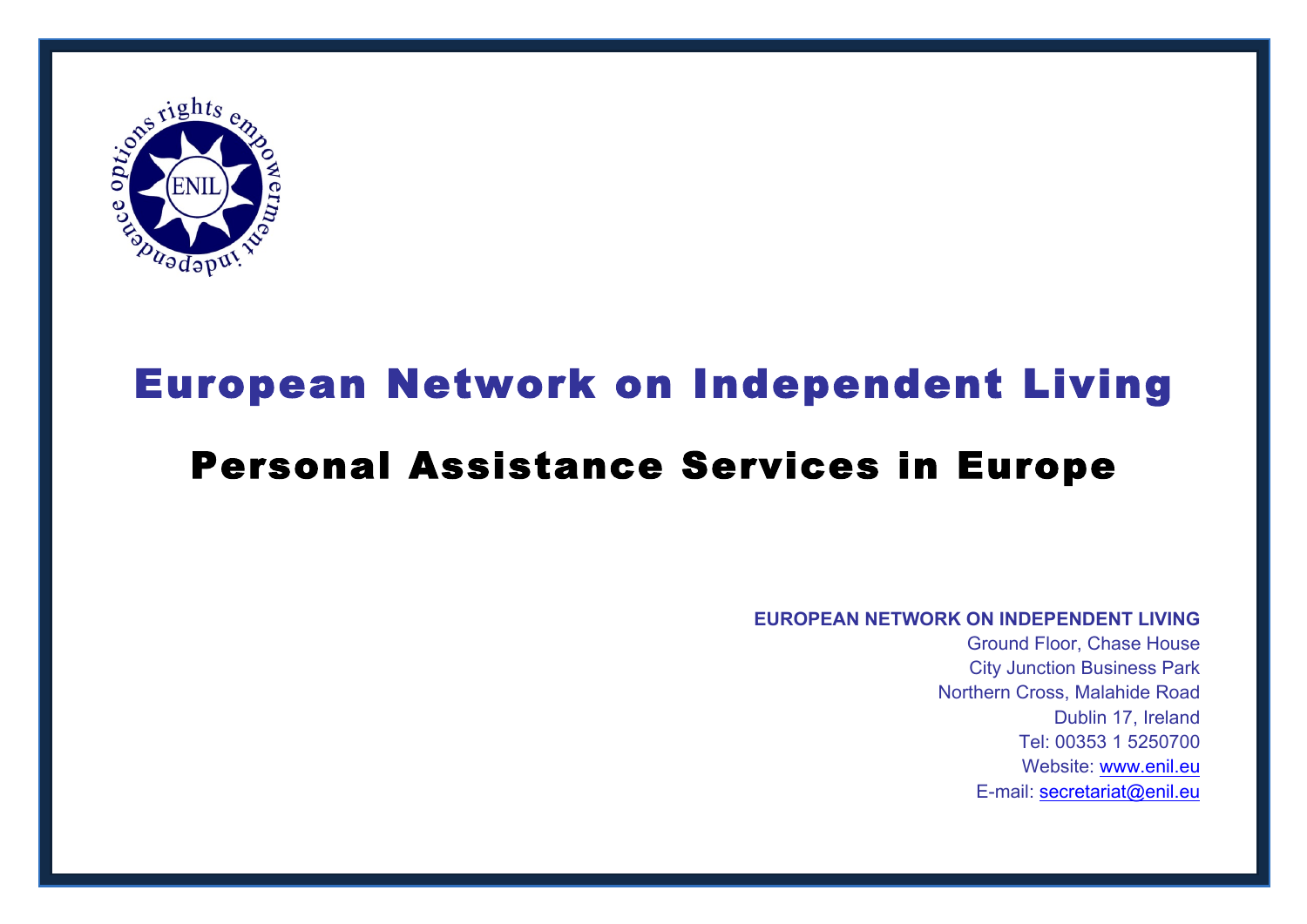# *Introduction:*

The European Network on Independent Living (ENIL) is a grassroots, Europe-wide and cross disability network of disabled people and their organisations and provides a forum for issues pertaining to Independent Living. ENIL is concerned with promoting, advocating and lobbying for the empowerment of disabled people to have control over their lives; and for the transferability of the Independent Living principles into applicable practices. Its activities target European, national and local administrations, politicians, media, and the general society.

ENIL understands Personal Assistance (PA) as being a necessary support service in the enablement of disabled people to live a life as fully included and participating citizens in their communities. PA is not only instrumental in the empowerment and inclusion of disabled people, it is considered a human right by both the Independent Living movement and the UN Convention on the Rights of Persons with Disabilities (the CRPD). However, despite the fact that PA is supported by Article 19 of the CRPD, which most European countries have signed and ratified, many European countries do not possess legislation for this service. Other countries have passed legislation that does not reflect the philosophy of the Independent Living Movement or the CRPD. This confirms a general lack of political will or engagement for Personal Assistance and affirms the need for the IL movement in Europe to promote PA services in all countries and to keep this issue high on the European agenda.

This report presents a summary of the research carried out by ENIL from 2011 to 2013 on the situation of personal assistance legislation in Europe. It involved desk research and the distribution of a survey to disability experts in the various European countries. Information was gathered from 22 European countries, including: Belarus, Belgium, Bulgaria, Bosnia and Herzegovina, Cyprus, Denmark, France, Germany, Greece, Iceland, Ireland, Italy, Latvia, Norway, San Marino, Serbia, Slovakia, Slovenia, Spain, Sweden and the United Kingdom. A comprehensive presentation of the information gathered from these countries can be found in table format on the ENIL website – www.enil.eu.

# *Project Goal:*

- 1. To gain detailed information on the situation of PA services in as many of the EU Member States (and neighbouring countries) as possible.
- 2. To present model legislation for PA based on the Independent Living (IL) ideology, as a vehicle to help ENIL members advocate for change in countries that have yet to enact adequate legal frameworks.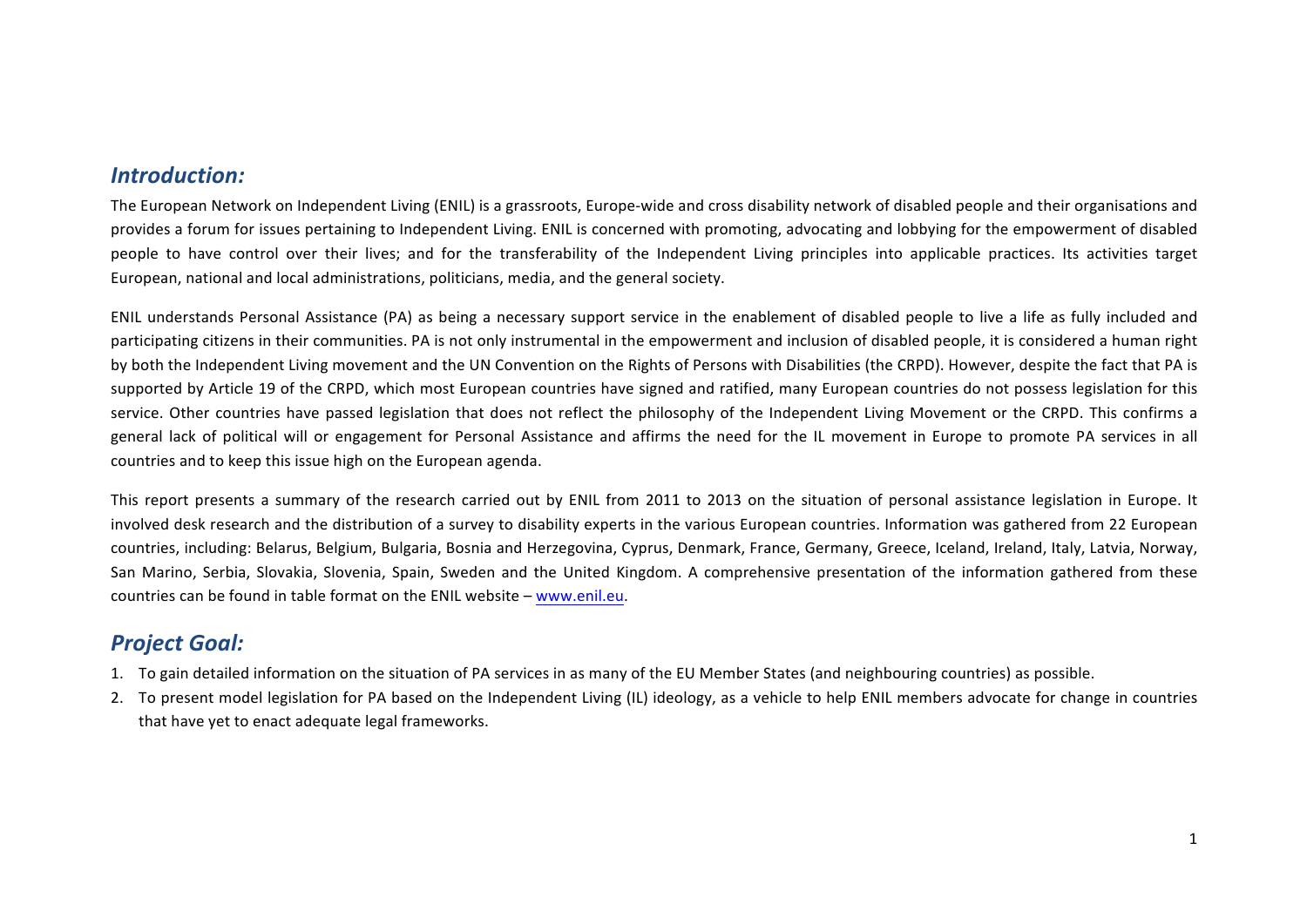# *Methodology:*

The European Commission's online tool DOTCOM, developed by the Academic Network of European Disability Experts (ANED), was used to find the information on the existing legislation for the ENIL survey. The ENIL network subsequently coordinated experts and disability activists in the various European countries to garner the specific details of the legislation and legal situations specific to the different countries.

# *Research Questions:*

- Which countries already have legislation and which countries have a proposal for legislation on PA in the pipeline?
- In those countries with existing legislation is it part of the social service legislation or is there other rights based legislation for PA, such as in Sweden?
- From which level of government does the funding for services come?
- What assessment tools are being used to decide on the amount of assistance to be acquired by an individual, and what is the time span for reassessment?
- Which impairment groups are covered by the legislation? Is there an age limit in the legislation?

European Network on Independent Living, December 2013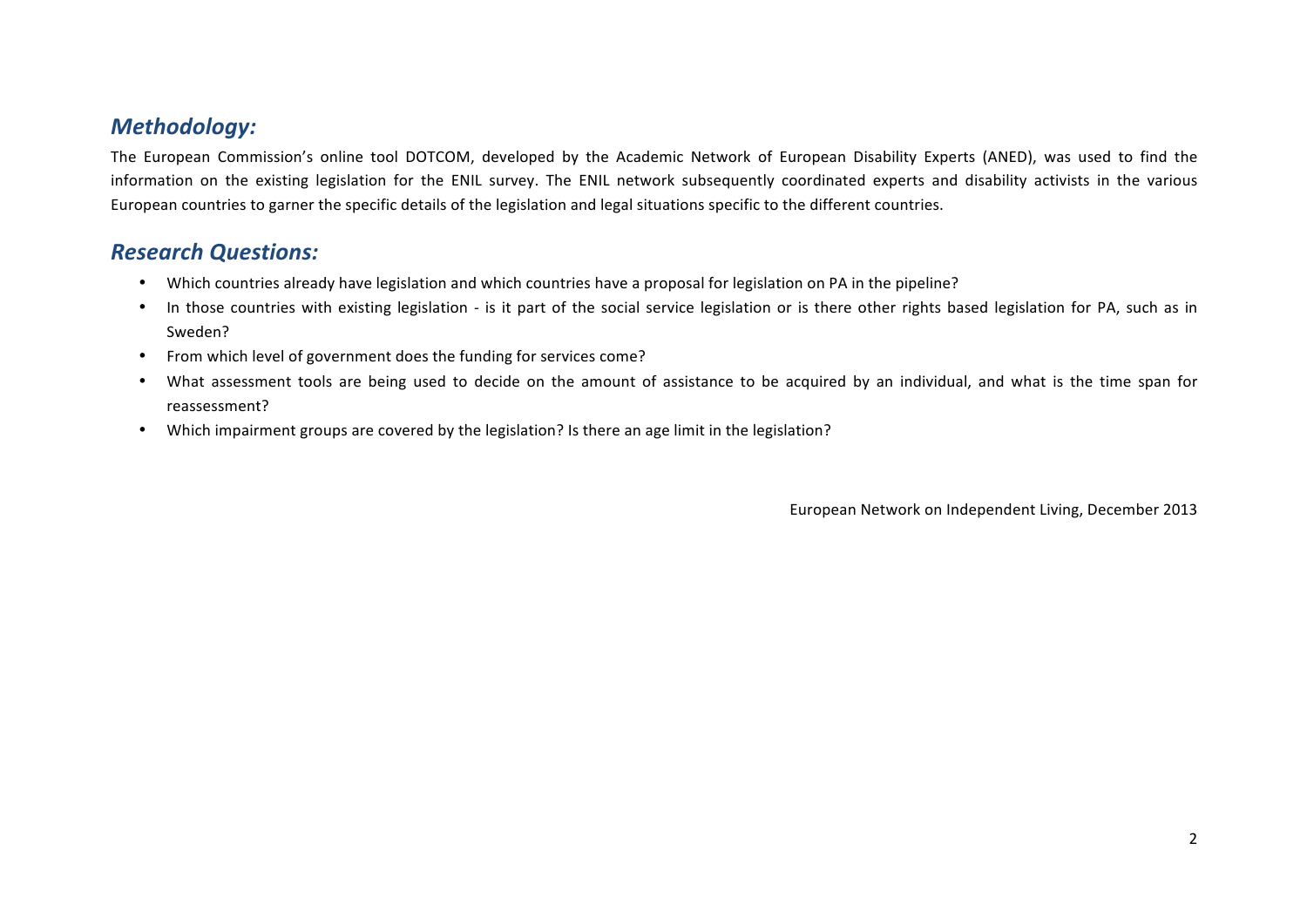# *Main Findings:*

#### **1. Type of legislation**

**Countries without legislation** - Countries still without PA legislation include Belarus, Cyprus, Greece, Ireland, San Marino and Slovenia. In the case of Slovenia, there is ongoing negotiation and lobbying, with an active role being played by YHD, a member of ENIL. One contentious issue in Slovenia has been over the type of disabilities to be covered in the legislation. YHD has continuously promoted the inclusion of people with intellectual impairments and during the negotiations had been successful in getting them included in the legislation. However, when the last draft of the bill was made public people with intellectual impairments were not included. In San Marino, the relevant Commissioner has prepared a draft law which would include PA services, but it appears to be increasingly unlikely that the government will adopt this piece of legislation. In Cyprus, a pilot project started in 2009 by the name of "social companion" to offer support with mobility for people with physical impairments, which included a type of personal assistance. The project was financed by many public bodies, but its budget was cut and in the end it was discontinued. Ireland, despite not having legislation, has several organisations providing PA services to people with physical impairments. Iceland is in the process of evaluating their pilot project in the provision of PA services through municipalities, which has been ongoing over the last few years. It is expected that a law on user-controlled PA services will be drafted in Iceland by 2014.

**Level of government responsibility for PA legislation** - The survey has highlighted that the level of government responsibility depends on the political topography of the given country; i.e. whether responsibility is taken up at the federal level, national level, county level or at the level of the municipality. ENIL advocates for responsibility of PA services to be assumed at the national level, to ensure equal access throughout the country. However, currently many PA services come under the remit of local municipalities and hence the availability and level of PA services are dependent upon various factors, such as wealth and population of a given municipality. This is clearly evident in Belgium, where the local authority of Flanders has over 2000 users of a PA service, while the Wallonia authority has only 250 members. Also, in Bulgaria PA services are only offered in Sofia, which is regulated by the relevant municipal act.

Of the 22 countries involved in this survey, 14 have some type of legislation covering PA services. The countries with national legislation are Denmark, France, Germany, Latvia, Norway, Serbia, Slovakia, Spain, Sweden and the United Kingdom. Sweden has long been perceived as a pioneering country in the area of personal assistance, where the right to PA was introduced in 1994. It has the only legislation allowing for the provision of the PA service as an individual right for those eligible, with the possibility to appeal negative decisions. The United Kingdom is also considered a progressive country in this area with the passing of its Direct Payment Act in 1997.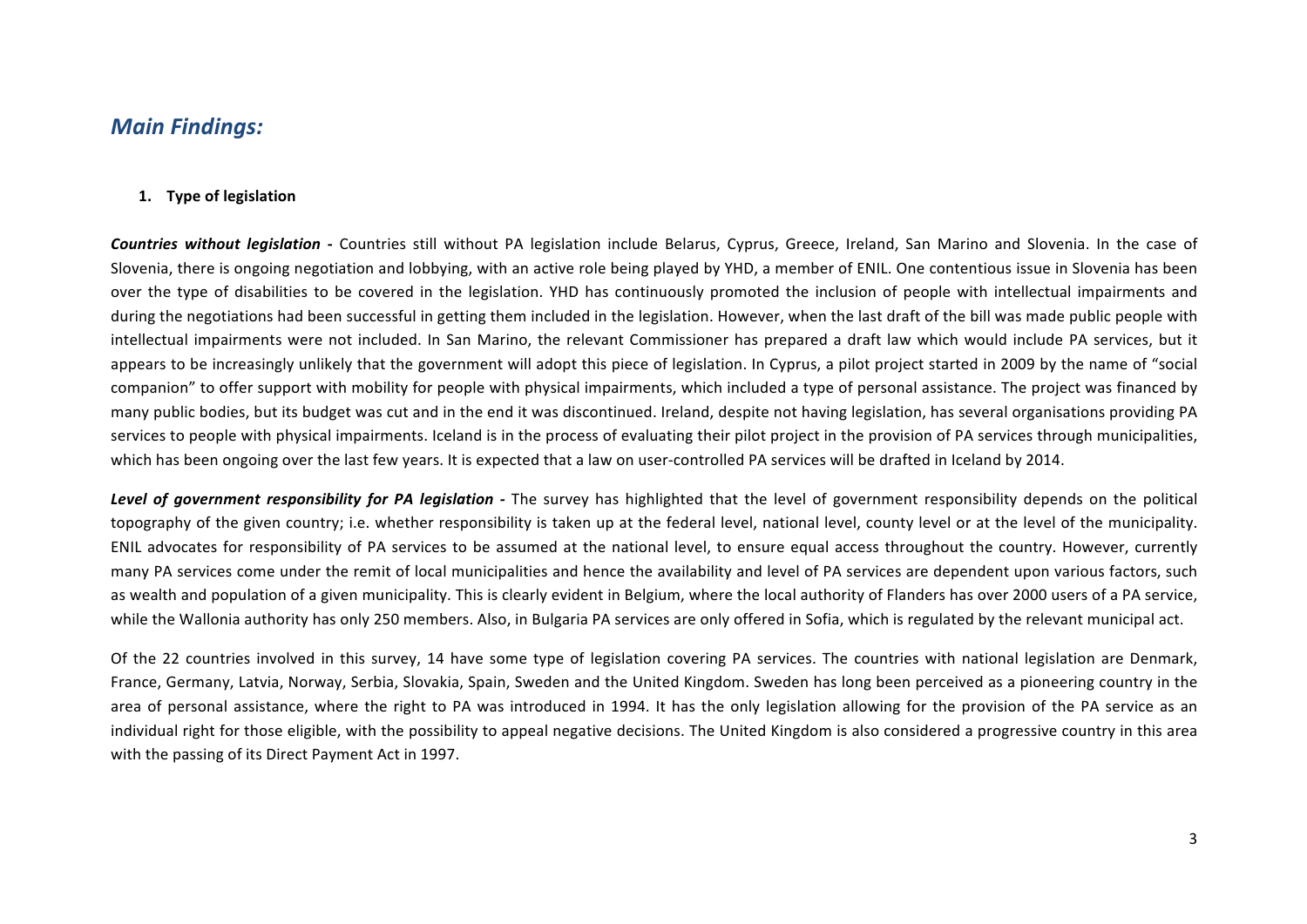#### **2. Administrator of PA services**

In most of the countries included in the survey, the administrators of the PA services are the municipalities or a regional agency. Ten of the countries support the disabled person in receipt of PA services to either self-direct their service and/or choose between the local municipality, cooperative or service provider. Two of the countries expressly indicate that the recipient is not permitted to direct their PA services and four of the countries provide PA services through disabled people's organisations (DPOs) and/or local municipalities. Slovenia provides for PA services through employment projects exclusively and Holland currently supports recipients to self-administer their PA services, but worryingly is planning to change direct payments into a voucher system for which a national agency will be appointed the administrator of personal assistance. In the case of Ireland, the service can be funded through local health or employment schemes. NGOs cooperating with the local authorities are funded and in turn provide the service to work leaders requiring PA services. This is considered an alternative direct payment system, with the work leader becoming the direct employer of staff, who then invoices the service provider or funding agency in order to pay for the service.

#### **3. Funder of services**

The funder of PA services is mostly the state through municipalities or regional agencies. Just under half of the countries' PA services are funded solely by local authorities. Four countries' PA services are co-funded by the local authorities and the State, while three countries provide the funding for PA services at the State level, but administer the services through local administrative authorities.

#### **4. Disabilities covered**

The type of disabilities covered by PA services within different countries' legislation varies widely. Of the countries that provide PA services, 65% offer services to people with all types of disabilities (i.e. physical disabilities, intellectual disabilities, visual impairments, etc.). Three countries also indicate expansive eligibility criteria with regard to type of disability, but caution that in practice it is almost impossible for people with non-physical disabilities to receive PA support. A further two countries only cater for people with physical or visual impairments. Slovenia currently covers all types of disabilities through their PA system, but within the proposed new legislation people with intellectual disabilities will be excluded.

'Severe disability' is often a stipulated criterion for PA services, which is determined by the percentage of disability. For example, the legislation in Sofia only includes people with a level of over 90% of disability and Germany includes all types of disabilities if there is a severe disability present.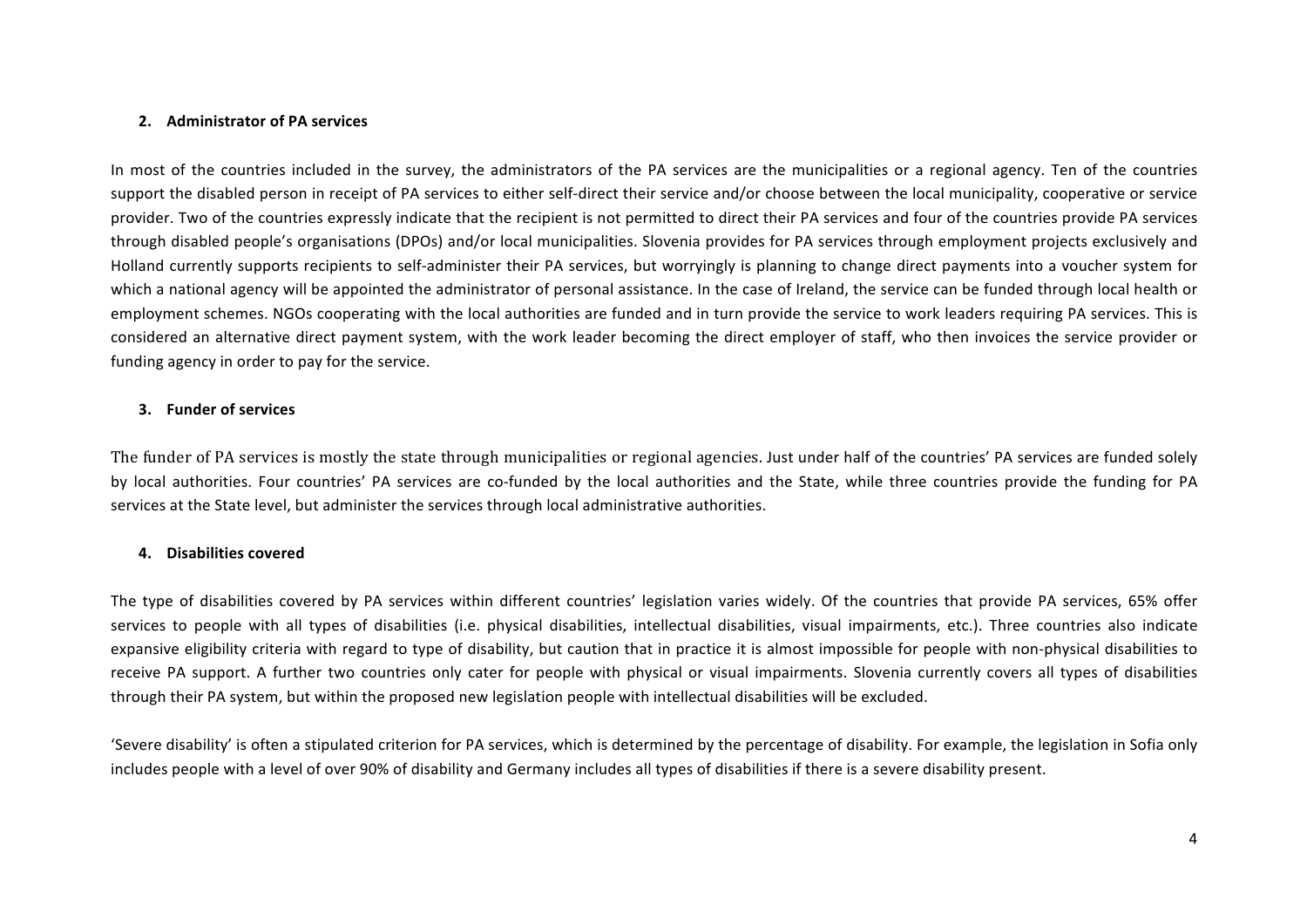#### **5.** Amount of hours per day/week and hourly rate funded

A total of 12 of the 22 countries which took part in the survey highlighted that the amount of hours allocated to recipients of PA services is largely dependent on the individual assessed need, with PA services in five of these countries also dependent upon available resources. Four countries have set a cap on PA services of between 20 and 40 hours per week. Additionally, Bulgaria offers a maximum of 300 hours per month and Spain only provides for a maximum of 3 hours of PA services per day to their recipients. While Slovenia currently offers PA services up to 24 hours per day, the latest law proposes to limit PA services to individuals requiring at least 35 hours per week.

With regard to funding of PA services, it is difficult to draw definitive conclusions as the cost of living drastically differs across Europe. For example, within the Nordic countries, the hourly rate for PA services is much higher when compared with those countries located within Central and Eastern Europe. Most of the countries adhere to their national minimum wage regulation, where applicable. Germany and southern Italy offer a monthly contribution to recipients to cover their PA services. Interestingly, France allows for  $\epsilon$ 17.59p/h to be paid for personal assistance, but only  $\epsilon$ 3. 47p/h if that person is a family member.

#### **6. Assessments of needs**

In majority of the countries the legislation does not specify the tool to be used in the assessment of needs. Generally, it depends on the interpretation of the law by the local authority. Assessments are generally carried out by multidisciplinary teams led by social workers and very often include medical experts. What is clearly evident is that a medical approach to assessments is still widely prevalent. For example, in Iceland interviews are carried out based on the SIS tool, which is widely rejected by DPOs. Also, of some concern is that in countries such as Sweden, which other countries look up to for best practice in this area, state authorities appear to be changing the interpretation of their legislation away from a human rights approach to assessing individual need for PA services using a more medical approach. The assessment process in Sweden is changing from personal need interviews to an excessive reliance on 'scientific' assessment tools.

#### **7. Age eligibility**

Age eligibility for PA services varies considerably between the countries. Of the 22 countries involved in the survey, 8 were found to have PA services which excluded people with disabilities over the age 65. However, 4 of these countries include people over 65 if the person has previously been assessed for PA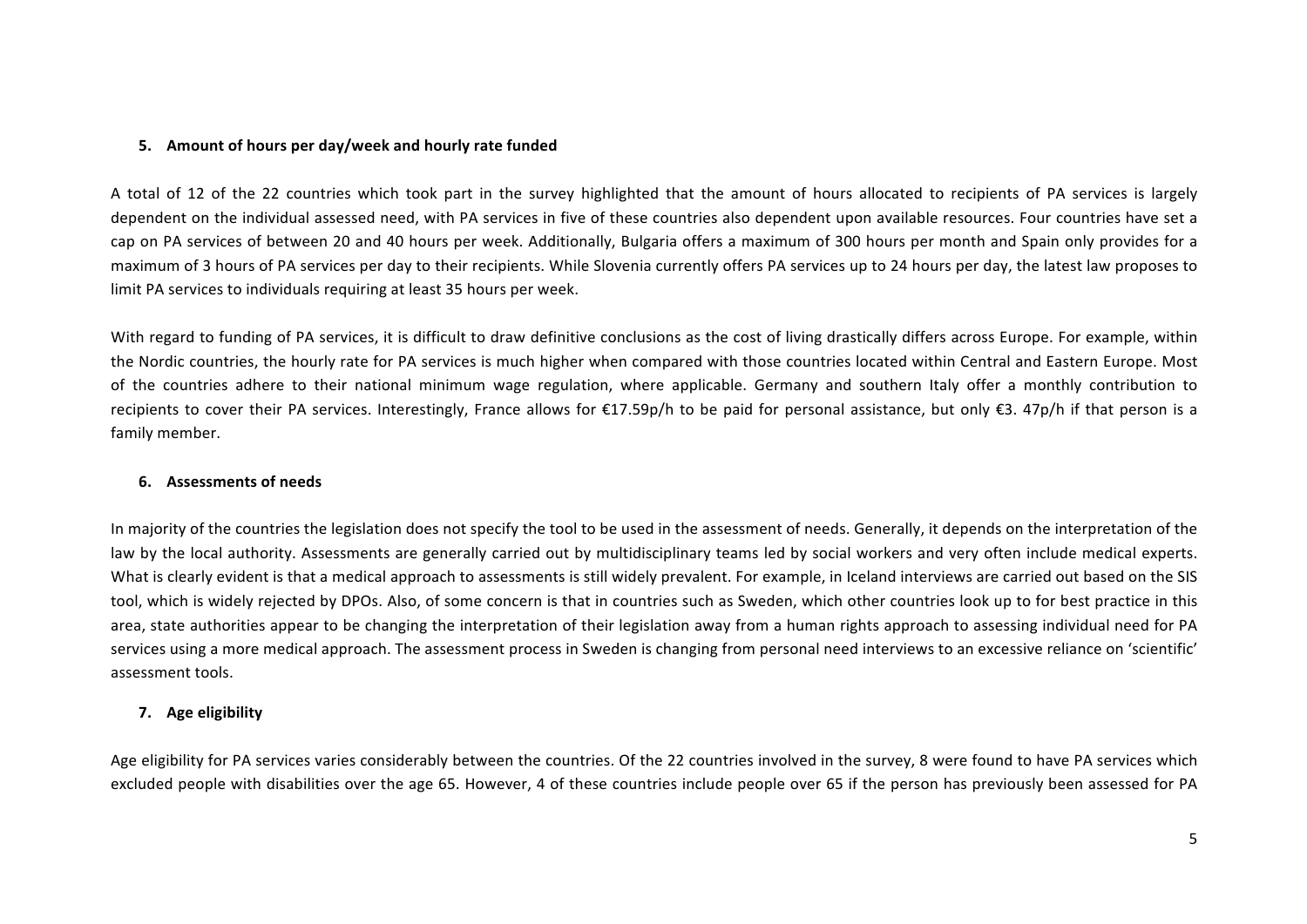services. Only Germany does not place any age restrictions with regard to eligibility for PA services, while a further seven countries offer PA service to both children and adults. 

#### **8. Total registered users**

The total registered users in each country vary tremendously. The UK provides for the highest number of disabled people using PA services, with about 100,000 users across the entire country. The number of registered users in the UK has risen sharply in the last 5 years, following government commitment to personalise social care services. However, the numbers are now beginning to fall as a result of a tightening in the eligibility criteria. Another country with a large number of registered users is Sweden, which noted about 17,000 users in 2012. Slovakia recorded 8,076 users in 2012, while Norway reported 3,040 users, Denmark 2,500, and Belgium 2,112 users in the region of Flanders. The low amount provided for Germany and Spain highlight the restricted nature of their PA service provision.

Serbia has a low amount of users, with only 150 persons in total. Two thirds of these receive assistance based on IL standards and 50 have services from other service providers financed by the National Employment Agency, based on a different procedure. Slovenia is a small country with 100 users. In Iceland, about 60 persons are taking part in the trial collaborative project.

# *Conclusion:*

The above summary and presentation of disaggregated data below highlights the variation in legislation and availability of PA services throughout Europe. By and large, it is evident that Independent Living organisations and IL philosophy have been the driving force in the development of PA legislation and services in Europe. This demonstrates the importance of ENIL's work in driving change and providing leadership in Europe with regard to this important human rights issue. A priority for ENIL is to comprehensively research and document the current state-of-play and evolving developments regarding PA services for disabled people in all 47 countries within the Council of Europe. To date, ENIL has collected data for 22 European countries. However, ENIL acknowledges that the information collected is a result of interpretations made by disability experts and activists and is, therefore, open to discussion and clarification. ENIL welcomes feedback and contributions from interested parties regarding the data already collected and would also like to hear from anyone with data from the remaining countries 24 European countries.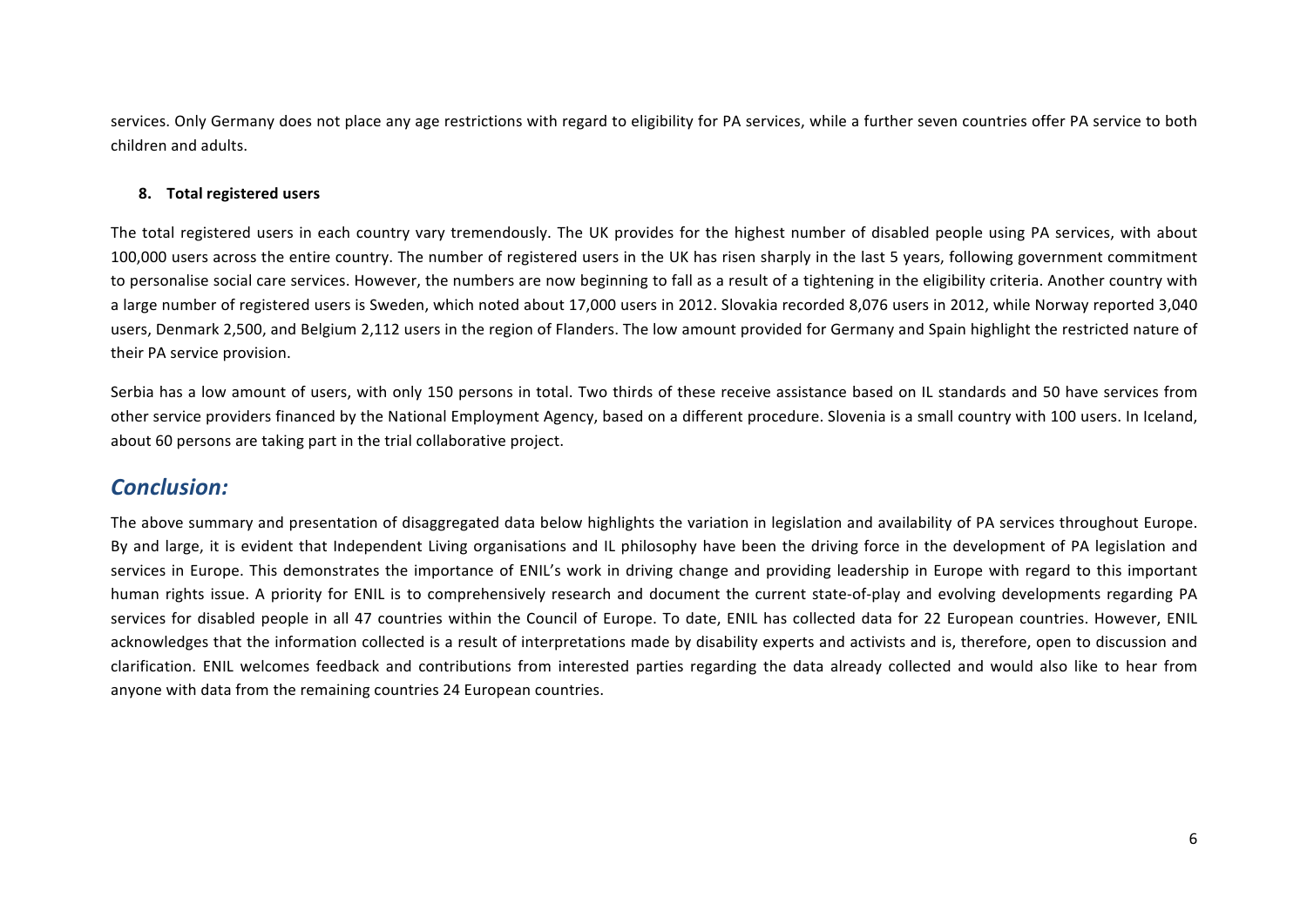# *Recommendations:*

In order to ensure that all disabled people have access to Personal Assistance, as set out in Article 19 of the UN Convention on the Rights of Persons with Disabilities, ENIL calls on all the governments in Europe to:

- Enact legislation for PA services, which is compliant with the CRPD and reflects the philosophy of the Independent Living Movement;
- Ensure that the responsibility for PA services is assumed at the national level, to ensure equal access throughout the country;
- Ensure that PA services are provided on the basis of an individual needs assessment and are dependent upon the life situation of each individual. This should be in line with a social understanding of disability, and not carried out using a medical approach;
- Ensure that the PA legislation and services do not discriminate based on type or perceived level of disability;
- Ensure that the rates allocated for personal assistance to disabled people are in line with the current salary rates in each country;
- Give disabled people the right to recruit, train and manage their own assistants, with adequate support, if preferred;
- Facilitate an exchange of ideas and knowledge about good legislation and practice in the area of personal assistance with other European countries;
- Improve the collection of relevant data to support advocacy and development of good legislation in this area.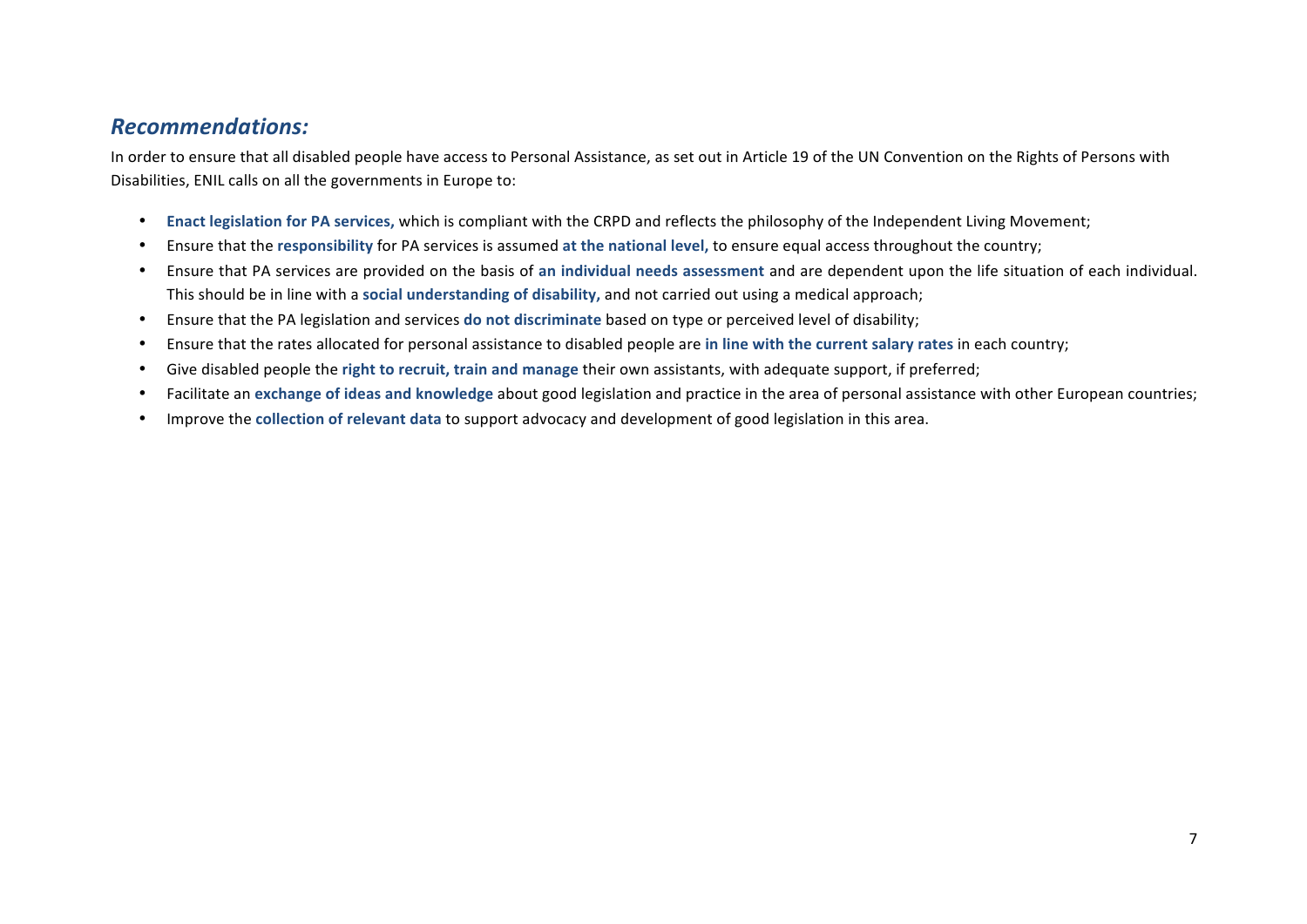# Appendix: Personal Assistance Survey Table (disaggregated data)

| <b>Country</b>                     | <b>Type of Legislation</b>                                                                                                                                                                                                                                                                                                                                                                         | Administrator                                                                                                                                                                                                                                                                                                                                                     | <b>Funder of</b>                                                                                                                                                                                                                                                                 | <b>Disabilities</b>                                                                                                                                       | <b>Amount of</b>                                                                                                                                                                                                                                                                             | <b>Assessment of</b>                                                                                                                                                                                                                                                                                                                                                                                                                                                                                                                                                                             | <b>Hourly rate</b>                                                                                                                                  | Age                                                                                                                                                                                                                                                                             | <b>Total of</b>                                              |
|------------------------------------|----------------------------------------------------------------------------------------------------------------------------------------------------------------------------------------------------------------------------------------------------------------------------------------------------------------------------------------------------------------------------------------------------|-------------------------------------------------------------------------------------------------------------------------------------------------------------------------------------------------------------------------------------------------------------------------------------------------------------------------------------------------------------------|----------------------------------------------------------------------------------------------------------------------------------------------------------------------------------------------------------------------------------------------------------------------------------|-----------------------------------------------------------------------------------------------------------------------------------------------------------|----------------------------------------------------------------------------------------------------------------------------------------------------------------------------------------------------------------------------------------------------------------------------------------------|--------------------------------------------------------------------------------------------------------------------------------------------------------------------------------------------------------------------------------------------------------------------------------------------------------------------------------------------------------------------------------------------------------------------------------------------------------------------------------------------------------------------------------------------------------------------------------------------------|-----------------------------------------------------------------------------------------------------------------------------------------------------|---------------------------------------------------------------------------------------------------------------------------------------------------------------------------------------------------------------------------------------------------------------------------------|--------------------------------------------------------------|
|                                    |                                                                                                                                                                                                                                                                                                                                                                                                    | of PA services                                                                                                                                                                                                                                                                                                                                                    | services                                                                                                                                                                                                                                                                         | covered                                                                                                                                                   | hours per                                                                                                                                                                                                                                                                                    | needs: tool &<br>how often                                                                                                                                                                                                                                                                                                                                                                                                                                                                                                                                                                       | funded                                                                                                                                              |                                                                                                                                                                                                                                                                                 | registered<br>users in each                                  |
|                                    |                                                                                                                                                                                                                                                                                                                                                                                                    |                                                                                                                                                                                                                                                                                                                                                                   |                                                                                                                                                                                                                                                                                  |                                                                                                                                                           | day/week                                                                                                                                                                                                                                                                                     |                                                                                                                                                                                                                                                                                                                                                                                                                                                                                                                                                                                                  |                                                                                                                                                     |                                                                                                                                                                                                                                                                                 | country                                                      |
| <b>Belarus</b>                     | No PA services                                                                                                                                                                                                                                                                                                                                                                                     | N/A                                                                                                                                                                                                                                                                                                                                                               | N/A                                                                                                                                                                                                                                                                              | N/A                                                                                                                                                       | N/A                                                                                                                                                                                                                                                                                          | N/A                                                                                                                                                                                                                                                                                                                                                                                                                                                                                                                                                                                              | N/A                                                                                                                                                 | N/A                                                                                                                                                                                                                                                                             | N/A                                                          |
| <b>Belgium</b>                     | Flanders and Wallonia have a<br>system of personal budgets;<br>Brussels and the German<br>Community have no scheme.<br><b>Flanders:</b><br>Independent Living Flanders<br>(ILV) was set up in 1987 & in<br>2000 the Flemish Parliament<br>approved the decree for<br>personal assistance budgets<br>(PAB) (regional legislation).<br>Wallonia: BAP decree of<br>Wallonia government in May<br>2009 | <b>Flanders:</b><br>VAPH (Flemish<br>Agency for<br>People with<br>Disability).<br><b>Wallonia: AWIPH</b><br>(Wallonia Agency<br>for People with<br>Disability)<br><b>PA Service</b><br>Providers:<br>Public and<br>private services,<br>municipalities,<br>Individuals<br>(interim), WIPH<br>services and<br>Institutions (pwd<br>cannot be direct<br>employers). | <b>Flanders:</b><br>Flemish<br>Government<br>Ministry for<br>Welfare<br>Wallonia:<br>Wallonia<br>Government<br>Ministry for<br>Welfare<br>Individually:<br>The regional<br>administration<br>for PWD<br>manages<br>payments<br>directly with PA<br>services chosen<br>by the PWD | <b>Flanders:</b><br>Anyone with<br>a file at the<br>VAPH. No<br>type of<br>disability is<br>excluded.<br><b>Wallonia: All</b><br>types of<br>disabilities | Flanders: The<br>outcome of<br>assessment is<br>not a number<br>of hours but a<br>budget<br>category, a<br>yearly budget<br>of between<br>€9,344 and<br>€43,609<br>Wallonia: It<br>depends on the<br>need expressed<br>by PWD but<br>limited to the<br>amount<br>specified in the<br>decree. | Flanders: Multi-<br>disciplinary team<br>(social worker &<br>medical experts) use<br>a classification<br>instrument when<br>interviewing the<br>person applying. This<br>happens when a<br>person turns 18 or<br>requests one.<br>Reassessment can<br>happen if there is a<br>significant change in<br>your support need.<br>Also the VAPH can<br>request<br>reassessment and a<br>budget holder can<br>get a financial<br>Inspection on the<br>use of the budget.<br>Wallonia: Use an<br>evaluation rubric<br>(SMAF) to priority<br>access to BAP. It is<br>reviewed annually or<br>on request. | Flanders: The<br>budget holder<br>decides on the<br>hourly rate of the<br>PA but legal<br>minimum wage<br>needs to be<br>respected.<br>Wallonia: 8€ | Flanders: Not<br>older than 65<br>to apply for<br>the first time.<br>Wallonia:<br>People over<br>65 can get PA<br>in case of<br>high levels of<br>loss of<br>autonomy, if<br>recorded with<br>AWIPH<br>before 65 and<br>if linked with<br>initial<br>disability not<br>the age. | Flanders: 2,112<br>PAB users<br>(nov.2012).<br>Wallonia: 250 |
| <b>Bosnia &amp;</b><br>Herzegovina | The Social Protection Law of<br>Republika Srpska. There is a<br>complicated system of laws in<br>the country, related to the<br>Dayton Peace Agreement and                                                                                                                                                                                                                                         | No PA services<br>related to IL<br>understanding<br>but the services<br>are managed by                                                                                                                                                                                                                                                                            | Public budget<br>and through<br>donor funding                                                                                                                                                                                                                                    | Mainly<br>physical<br>disabilities                                                                                                                        | No Data                                                                                                                                                                                                                                                                                      | No Data                                                                                                                                                                                                                                                                                                                                                                                                                                                                                                                                                                                          | No Data                                                                                                                                             | Over 18 years                                                                                                                                                                                                                                                                   | No Data                                                      |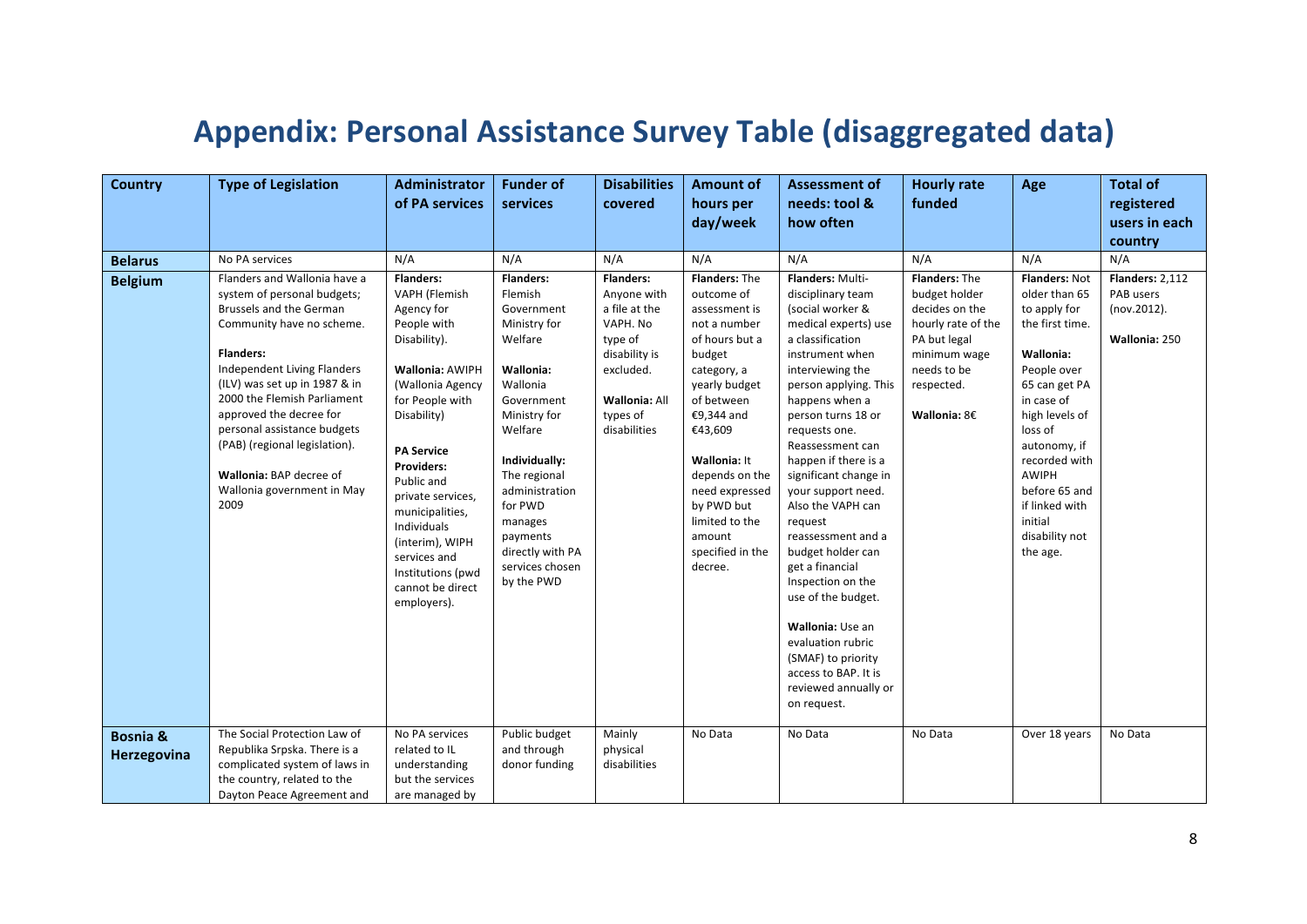|                 | the State Constitution.                                                                                                                                | DPOs.                                                                                                                                                                                                                           |                                                                                                                                                                                                             |                                                                                                                                                                    |                                                                                                                                                                                                              |                                                                                                                                                                                                        |                                                                                                                                                                         |                                                                                                                   |                                                                                                                                                                                                 |
|-----------------|--------------------------------------------------------------------------------------------------------------------------------------------------------|---------------------------------------------------------------------------------------------------------------------------------------------------------------------------------------------------------------------------------|-------------------------------------------------------------------------------------------------------------------------------------------------------------------------------------------------------------|--------------------------------------------------------------------------------------------------------------------------------------------------------------------|--------------------------------------------------------------------------------------------------------------------------------------------------------------------------------------------------------------|--------------------------------------------------------------------------------------------------------------------------------------------------------------------------------------------------------|-------------------------------------------------------------------------------------------------------------------------------------------------------------------------|-------------------------------------------------------------------------------------------------------------------|-------------------------------------------------------------------------------------------------------------------------------------------------------------------------------------------------|
| <b>Bulgaria</b> | CIL Sofia was set up in 1995<br>and in 2007 the Regulation on<br>the Provision of Assistance for<br>Independent Living Service<br>Sofia was enacted.   | Sofia Municipality                                                                                                                                                                                                              | Sofia<br>Municipality                                                                                                                                                                                       | All persons<br>with<br>disabilities<br>with more<br>than 90<br>percent<br>disability.<br>Percentage of<br>disability<br>determined<br>by the Health<br>Commission. | Up to 300<br>hours per<br>month                                                                                                                                                                              | Every year the<br>Municipality<br>reassesses the need<br>for PA services<br>through<br>reapplication.                                                                                                  | 2.73 leva per hour<br>$(1.40\epsilon$ approx.)                                                                                                                          | Minimum of<br>5 years of<br>age. There is<br>no other<br>limit, but<br>there is a<br>requirement<br>for activity. | About 1200 in<br>Sofia (2013)                                                                                                                                                                   |
| <b>Cyprus</b>   | No legislation                                                                                                                                         | N/A                                                                                                                                                                                                                             | N/A                                                                                                                                                                                                         | N/A                                                                                                                                                                | N/A                                                                                                                                                                                                          | N/A                                                                                                                                                                                                    | N/A                                                                                                                                                                     | N/A                                                                                                               | N/A                                                                                                                                                                                             |
| <b>Denmark</b>  | IL has developed within the<br>social reform system governed<br>by the Social Service Law<br>(1998) and not a separate<br>independent living movement. | Municipalities<br>and Cooperatives                                                                                                                                                                                              | The<br>municipalities<br>receive funds<br>from the State.<br>Afterwards the<br><b>Municipalities</b><br>decide the size<br>of the<br>contribution to<br>the person in<br>need of<br>Personal<br>Assistance. | People with<br>Intellectual<br>and Physical<br><b>Disabilities</b>                                                                                                 | Depends on<br>the<br>municipality                                                                                                                                                                            | Assessment is<br>carried out within<br>the frame of the<br>legislation. It is up to<br>the municipalities to<br>interpret the laws in<br>their assessments.                                            | Depends on the<br>municipalities                                                                                                                                        | 18-65                                                                                                             | About 2500                                                                                                                                                                                      |
| <b>France</b>   | The 2005-102 Act ('Equal rights<br>and opportunities, citizenship<br>and participation of persons<br>with disabilities')                               | <b>MDPH</b><br>determines how<br>many hours of PA<br>services a<br>disabled person<br>needs which is<br>paid directly to<br>the disabled<br>person to choose<br>between<br>services, direct<br>payment or<br>family assistance. |                                                                                                                                                                                                             | All disabilities<br>when there is<br>a need                                                                                                                        | Up to 24 hours<br>per day, but<br>some CHA<br>members have<br>26 hours or<br>even up to 32<br>hours per day.<br>The double<br>assistance is<br>for tasks such<br>as lifting which<br>require two<br>persons. | GEVA - Guide<br>d'Evaluation is the<br>tool used. The MDPH<br>decides how often<br>there should be a<br>reassessment and<br>have stipulated it<br>should take place at<br>least once every 10<br>vears | From 3.47€/h for<br>the family<br>member up to<br>17.59€/h for a<br>service of PA. A<br>deaf person<br>receives<br>358.8€/month<br>and a blind<br>person<br>598€/month. | 0-60 years old<br>and more<br>than 60 years<br>old if the<br>disability is<br>previously<br>known.                | 1001 persons in<br>Ille et Vilaine<br>department.<br>There are 101<br>departments in<br>France and the<br>number for all is<br>not known. The<br>average grant for<br>PA is 800 € per<br>month. |
| Germany         | Integration support via Social                                                                                                                         | Social Welfare                                                                                                                                                                                                                  | Social Security                                                                                                                                                                                             | Person with                                                                                                                                                        | No limit -                                                                                                                                                                                                   | Generally after 2                                                                                                                                                                                      | A monthly lump                                                                                                                                                          | All ages $-$                                                                                                      | 1500-2000                                                                                                                                                                                       |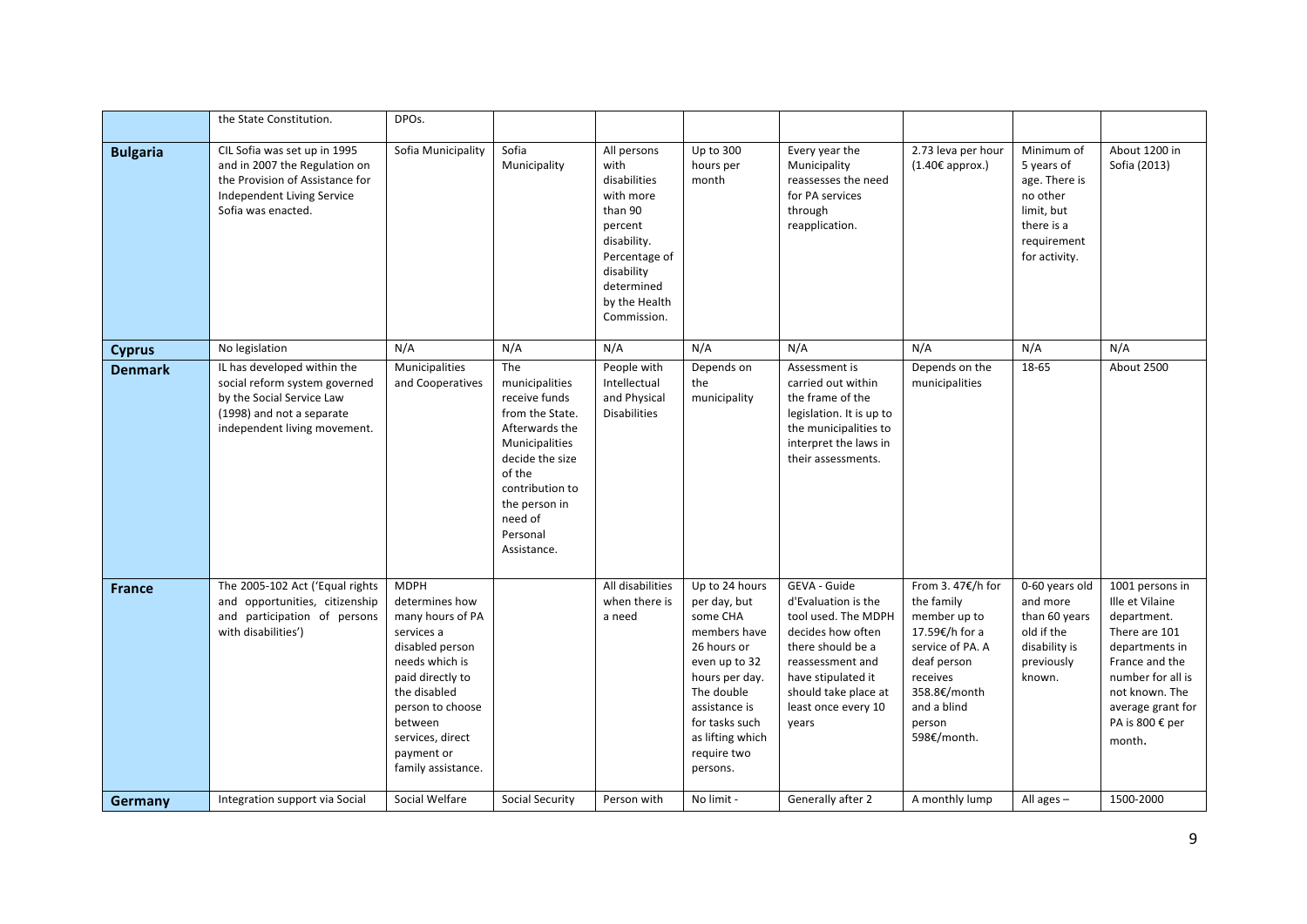|                | Assistance legislation with<br>personal budgets as a legal<br>right since 2008                                                                                                                                                                                                                                                                                                                                                                                                              | (Federal Ministry<br>of Labour and<br>Social Affairs)                                                                                                                                                                           | office (Cost-<br>carriers). The<br>individual in<br>need is means<br>tested.                                                                                                                                                                                                                                                                                                              | severe<br>disability - all<br>types of<br>disability, but<br>mostly<br>people with<br>physical<br>disabilities | depends on the<br>individual<br>needs                                                               | years, but after the<br>first time after 6<br>months. Medical<br>doctors and social<br>workers in<br>cooperation with the<br>individual or family<br>make the decisions.<br>There is no<br>assessment tool<br>used and the<br>decisions are made<br>based on individuals'<br>needs.                                                                                                        | sum is decided by<br>the authorities to<br>cover costs,<br>averaging from<br>400€ - 1300€ per<br>month                                                          | depends on<br>needs; people<br>with a 24<br>hour need of<br>PA are<br>generally in<br>institutional<br>care | people according<br>to the<br>"Employment<br>model"                            |
|----------------|---------------------------------------------------------------------------------------------------------------------------------------------------------------------------------------------------------------------------------------------------------------------------------------------------------------------------------------------------------------------------------------------------------------------------------------------------------------------------------------------|---------------------------------------------------------------------------------------------------------------------------------------------------------------------------------------------------------------------------------|-------------------------------------------------------------------------------------------------------------------------------------------------------------------------------------------------------------------------------------------------------------------------------------------------------------------------------------------------------------------------------------------|----------------------------------------------------------------------------------------------------------------|-----------------------------------------------------------------------------------------------------|--------------------------------------------------------------------------------------------------------------------------------------------------------------------------------------------------------------------------------------------------------------------------------------------------------------------------------------------------------------------------------------------|-----------------------------------------------------------------------------------------------------------------------------------------------------------------|-------------------------------------------------------------------------------------------------------------|--------------------------------------------------------------------------------|
| <b>Greece</b>  | No PA legislation                                                                                                                                                                                                                                                                                                                                                                                                                                                                           | N/A                                                                                                                                                                                                                             | N/A                                                                                                                                                                                                                                                                                                                                                                                       | N/A                                                                                                            | N/A                                                                                                 | N/A                                                                                                                                                                                                                                                                                                                                                                                        | N/A                                                                                                                                                             | N/A                                                                                                         | N/A                                                                            |
| <b>Holland</b> | No PA legislation. People who<br>choose to live independently<br>and who would use their direct<br>payment for personal<br>assistance can do so but they<br>will have to make do with the<br>budget based on group living<br>and sharing costs for<br>assistance. The system for<br>direct payments, called<br>Personal Care Budgets (Dutch<br>acronym PGB), has been<br>introduced in the Netherlands<br>in 1996. It is not a legal right<br>but granted based on a subsidy<br>regulation. | If people receive<br>a direct payment,<br>they are the<br>administrator.<br>The plan is to<br>change direct<br>payment into a<br>voucher system<br>for which a<br>national agency<br>will be appointed<br>the<br>administrator. | Support based<br>on the General<br>Act on<br>Extraordinary<br>Healthcare<br>Costs (AWBZ),<br>including direct<br>payments based<br>on AWBZ, falls<br>under the<br>administrative<br>authority of care<br>insurers, a<br>national system<br>for which all<br>workers pay<br>social<br>contributions.<br>Support based<br>on the Social<br>Support Act is<br>provided by<br>municipalities. | All types                                                                                                      | An extensive<br>set of criteria is<br>involved in<br>assessing the<br>need for care<br>and support. | An independent<br>agency assesses the<br>needs of persons<br>with disabilities,<br>based on diagnosis,<br>the type of disability,<br>the voluntary<br>assistance of family<br>members. For<br>people with more<br>severe disabilities,<br>an extensive table is<br>used that describes<br>the usual hours of<br>support given in<br>group homes. These<br>tables are used as a<br>maximum. | The maximum<br>hourly rate that<br>receivers of direct<br>payment are<br>allowed to pay is<br>62€. Direct<br>payment holders<br>pay on average<br>around 30€/h. | None                                                                                                        | 130.000                                                                        |
| Iceland        | Local Authorities' Social<br>Services Act, Act on the Affairs<br>of People with Disabilities, no<br>59/1992: amendment in 2012<br>outlined collaborative project                                                                                                                                                                                                                                                                                                                            | Both self-<br>managed and by<br>IL cooperatives or<br>private<br>companies                                                                                                                                                      | Local authorities                                                                                                                                                                                                                                                                                                                                                                         | <b>Differs</b><br>between local<br>authorities.<br>Some include<br>everyone but                                | Minimum 20<br>hours per week<br>and maximum<br>24/7 assistance                                      | Differs between local<br>authorities but it<br>mostly consists of<br>interviews, some are<br>starting to use                                                                                                                                                                                                                                                                               | 2.800 ISK (approx.<br>17.85€)                                                                                                                                   | 0-67 but<br>some local<br>authorities<br>are excluding<br>disabled                                          | About 60<br>persons will take<br>part in the trial<br>collaborative<br>project |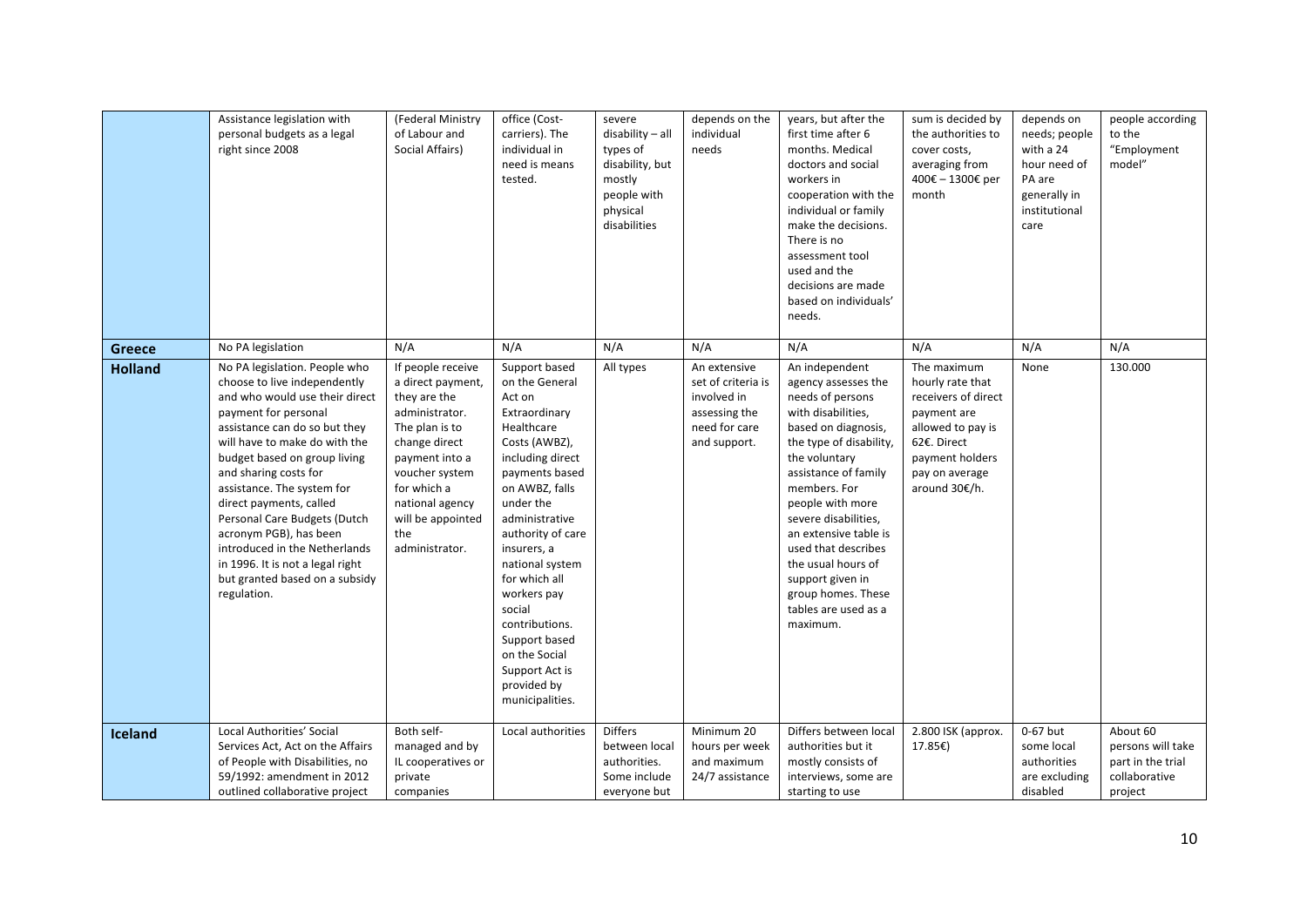|                | introducing client-controlled<br>PA services with a proposed Bill<br>to be submitted by end of<br>2014.                                                                                                                                                                                   |                                                                                                                                                                                                                                                        |                                                                                                                                          | some do not<br>include<br>people with<br>intellectual<br>impairments<br>or disabled<br>children.    |                                                                                                                                                                                                                                                                                   | tools such as SIS.                                                                                                                                                                                                                                                                                                                                                                    |                                                                                                                                                                                                                                                                                                                                                                                                                                                                | children                                                                                                                                  |                                                                                                                                                                                                    |
|----------------|-------------------------------------------------------------------------------------------------------------------------------------------------------------------------------------------------------------------------------------------------------------------------------------------|--------------------------------------------------------------------------------------------------------------------------------------------------------------------------------------------------------------------------------------------------------|------------------------------------------------------------------------------------------------------------------------------------------|-----------------------------------------------------------------------------------------------------|-----------------------------------------------------------------------------------------------------------------------------------------------------------------------------------------------------------------------------------------------------------------------------------|---------------------------------------------------------------------------------------------------------------------------------------------------------------------------------------------------------------------------------------------------------------------------------------------------------------------------------------------------------------------------------------|----------------------------------------------------------------------------------------------------------------------------------------------------------------------------------------------------------------------------------------------------------------------------------------------------------------------------------------------------------------------------------------------------------------------------------------------------------------|-------------------------------------------------------------------------------------------------------------------------------------------|----------------------------------------------------------------------------------------------------------------------------------------------------------------------------------------------------|
| <b>Ireland</b> | No PA legislation                                                                                                                                                                                                                                                                         | CILs, Enable<br>Ireland and the<br>Irish Wheelchair<br>Association<br>(IWA). These are<br>alternative direct<br>payment systems<br>where the leader<br>becomes the<br>direct employer<br>and invoices the<br>service provider<br>or funding<br>agency. | The Health<br>Services<br>Executive (HSE)<br>and the FAS<br>Community<br>Employment<br>(CE) Schemes<br>are funding<br>existing services. | In general all<br>disability is<br>covered<br>when there is<br>a need for<br>personal<br>assistance | Hours covered<br>depend on the<br>individual<br>person's needs<br>and the level of<br>disability,<br>environment<br>and if the<br>person is<br>employed.<br>Some people<br>have 24-hour<br>personal<br>assistance,<br>with four or<br>more personal<br>assistants<br>being hired. | Work leaders are<br>assessed every 3<br>years, with personal<br>assistants being<br>trained every 3<br>years. Training is<br>ongoing, with some<br>of the mandatory<br>training repeated<br>every 3 years. The<br>mandatory training<br>is provided by the<br>organisation with at<br>least one formal<br>training on<br>Independent Living.<br>Ongoing IL training is<br>on the job. | There are 4<br>different pay<br>rates, normal<br>hours, 8-20<br>Monday to<br>Saturday, (12.50€-<br>15.00€), 20-24<br>hours Monday to<br>Saturday (16.00€-<br>18.50€), Sunday<br>time and a half,<br>approximately<br>21.00€-24.00€<br>per hour. Public<br>holiday payment<br>which is 28.00€ -<br>31.00€ p/h. Night<br>rate: 'disturbed<br>sleepover' - 5 out<br>of the 8 hrs at<br>normal rate and<br>'Non-disturbed<br>sleepover' - 3 hrs<br>at normal rate. | Initially only<br>available to<br>people over<br>16 and under<br>65, however<br>this age range<br>is expanding,<br>subject to<br>funding. | N/A                                                                                                                                                                                                |
| <b>Italy</b>   | North: National Law 104/1992<br>and Law 162/1998, Regional<br>laws with indication for the PA<br>"possible". Italy is divided into<br>regions and the responsibility<br>for PA services is at the<br>regional level.<br>South: In Calabria and Sicilia<br>there are still no PA services. | Regions and<br>Municipalities (in<br>Lombardia)                                                                                                                                                                                                        | Regional<br>program with<br>deliberation<br>specified                                                                                    | Physical<br>disabilities.<br>Normally the<br>disabled<br>person must<br>not be self-<br>sufficient  | Depends on<br>the personal<br>budget: the<br>maximum is 8-<br>10 h/day (only<br>some projects<br>in Rome and<br>Florence have<br>budgets that<br>can be up to<br>2000€/month).<br>The maximum                                                                                     | Assessment is to be<br>carried out every<br>year. Requirements:<br>not self-sufficient,<br>personal needs,<br>living alone and<br>personal income.                                                                                                                                                                                                                                    | North: Between<br>7€ and 9€/hr<br>South: A<br>contribution of<br>770€/month is<br>given to family                                                                                                                                                                                                                                                                                                                                                              | Over 18                                                                                                                                   | North: Tuscany<br>has approx. 300<br>users and there<br>are approx. 100<br>users in<br>Florence.<br>Emilia Romagna<br>50, Lazio 400 in<br>Rome only,<br>Marche 50,<br>Abruzzo 20,<br>Sardegna 1000 |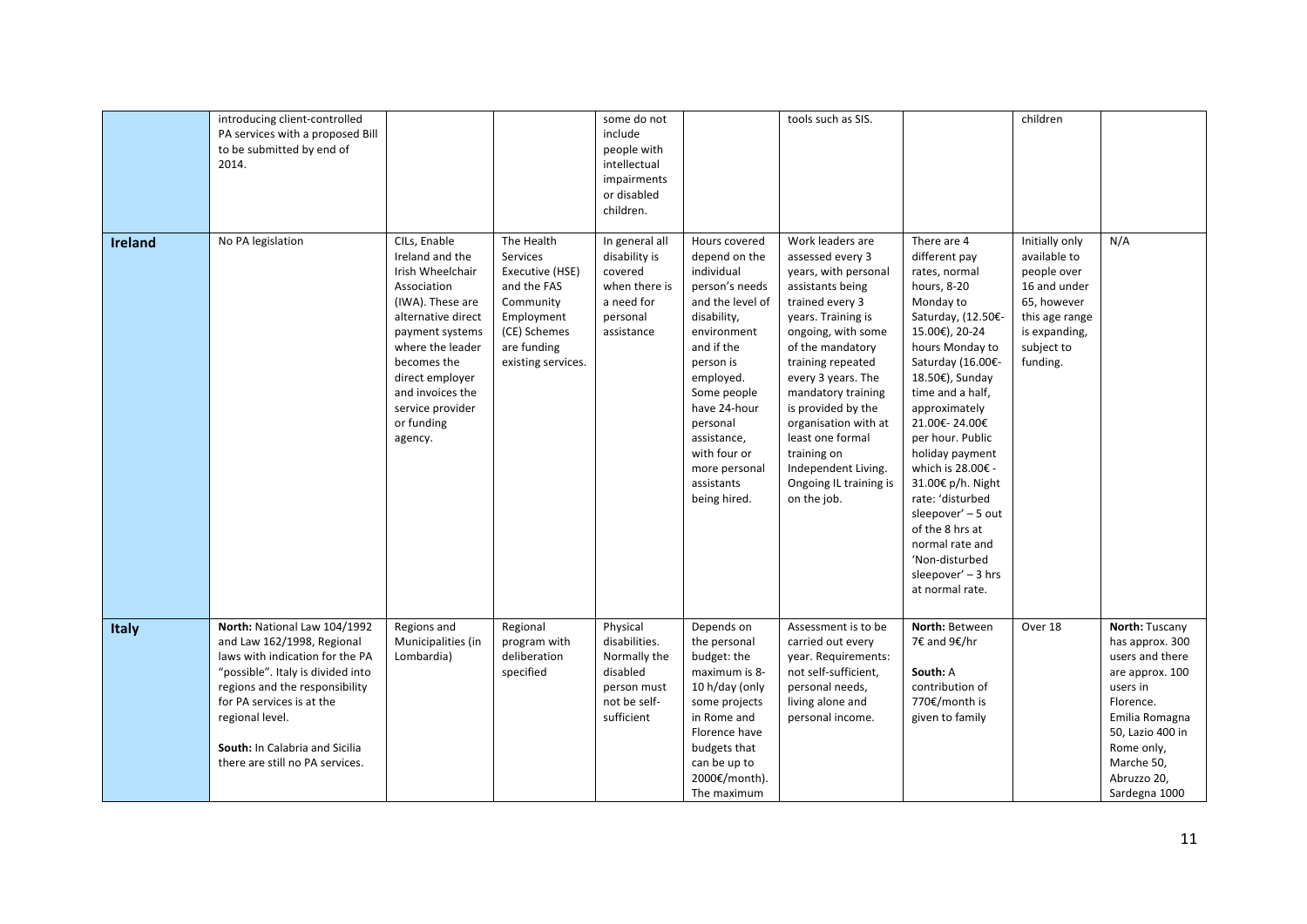|               |                                                                                                                                                                                                                                                                       |                                               |                                                                                                            |                                                                                                                                                                                                                                  | allowance in<br>general in<br>Tuscany is<br>1680€.                                                                                                                                                                               |                                                                                                                                                                                                                                                                                                                                                |                                                                                                                                               |                                                                         | South: Naples<br>(Campania) has<br>around 75 pwd<br>who have<br>employment<br>contracts with<br>people of their<br>choice.                                                                                                                                                                                                                                    |
|---------------|-----------------------------------------------------------------------------------------------------------------------------------------------------------------------------------------------------------------------------------------------------------------------|-----------------------------------------------|------------------------------------------------------------------------------------------------------------|----------------------------------------------------------------------------------------------------------------------------------------------------------------------------------------------------------------------------------|----------------------------------------------------------------------------------------------------------------------------------------------------------------------------------------------------------------------------------|------------------------------------------------------------------------------------------------------------------------------------------------------------------------------------------------------------------------------------------------------------------------------------------------------------------------------------------------|-----------------------------------------------------------------------------------------------------------------------------------------------|-------------------------------------------------------------------------|---------------------------------------------------------------------------------------------------------------------------------------------------------------------------------------------------------------------------------------------------------------------------------------------------------------------------------------------------------------|
| Latvia        | <b>Employment and Social Policy</b><br>legislation, came into force<br>01.01.2013                                                                                                                                                                                     | Local<br>municipality                         | State gives<br>money to local<br>municipality                                                              | Adult people<br>with (A) blind<br>and visual<br>impairment,<br>mobility<br>impairment<br>or intellectual<br>impairment<br>and $(B)$<br>severe<br>mental<br>impairment.<br>Children with<br>impairment<br>from $5-18$<br>year old | Up to 40 hours<br>per week                                                                                                                                                                                                       | Adults are assessed<br>based on the opinion<br>of the health and<br>work state<br>commission on the<br>need for assistance.<br>Children from 5-18<br>years old are<br>assessed on the<br>basis of the opinion<br>of the health and<br>work state<br>commission on their<br>need for special care<br>due to severe<br>functional<br>impairment. | 1,20 LVL (1,70€)<br>per hour paid to<br>the PA chosen<br>through the<br>municipality or<br>someone<br>suggested by the<br>individual in need. | Adults and<br>children from<br>5-18 years<br>old.                       | Approx. 100,000<br>pwd may be<br>affected by the<br>law. But the<br>government<br>statistics show<br>that PA services<br>are provided to<br>540 children<br>attending school<br>and 1100<br>disabled adults<br>from the first<br>group and 854<br>disabled adults<br>from the 2nd<br>group. Statistics<br>include only<br>socially active<br>disabled people. |
| <b>Norway</b> | The Act on Social Security<br>2000, revised in 2009 to<br>formally include intellectually<br>disabled people. New legal<br>framework (2012) is a step<br>backwards, bringing the<br>legislation back to the medical<br>model. The legislation covers<br>all citizens. | Cooperatives,<br>Municipalities,<br>Companies | Municipalities<br>each have their<br>own budget to<br>fund the<br>services and<br>decide on<br>assessment. | Defined<br>needs outside<br>of the<br>services<br>offered by<br>the municipal<br>services                                                                                                                                        | Depends on<br>the need of the<br>applicant and<br>the civil<br>servant who is<br>assessing. It is<br>possible to<br>appeal to the<br>county. The<br>work<br>leaders/co-<br>owners in<br>ULOBA have an<br>average of 47<br>hrs/w. | Based on needs and<br>the assessment team<br>in the municipality.<br>Confirmed once a<br>year if the user or<br>the municipality ask<br>for changes.                                                                                                                                                                                           | Depends on the<br>administrator or<br>the contract                                                                                            | It is hard to<br>get personal<br>assistance<br>after 67 years<br>of age | 3040 in 2012                                                                                                                                                                                                                                                                                                                                                  |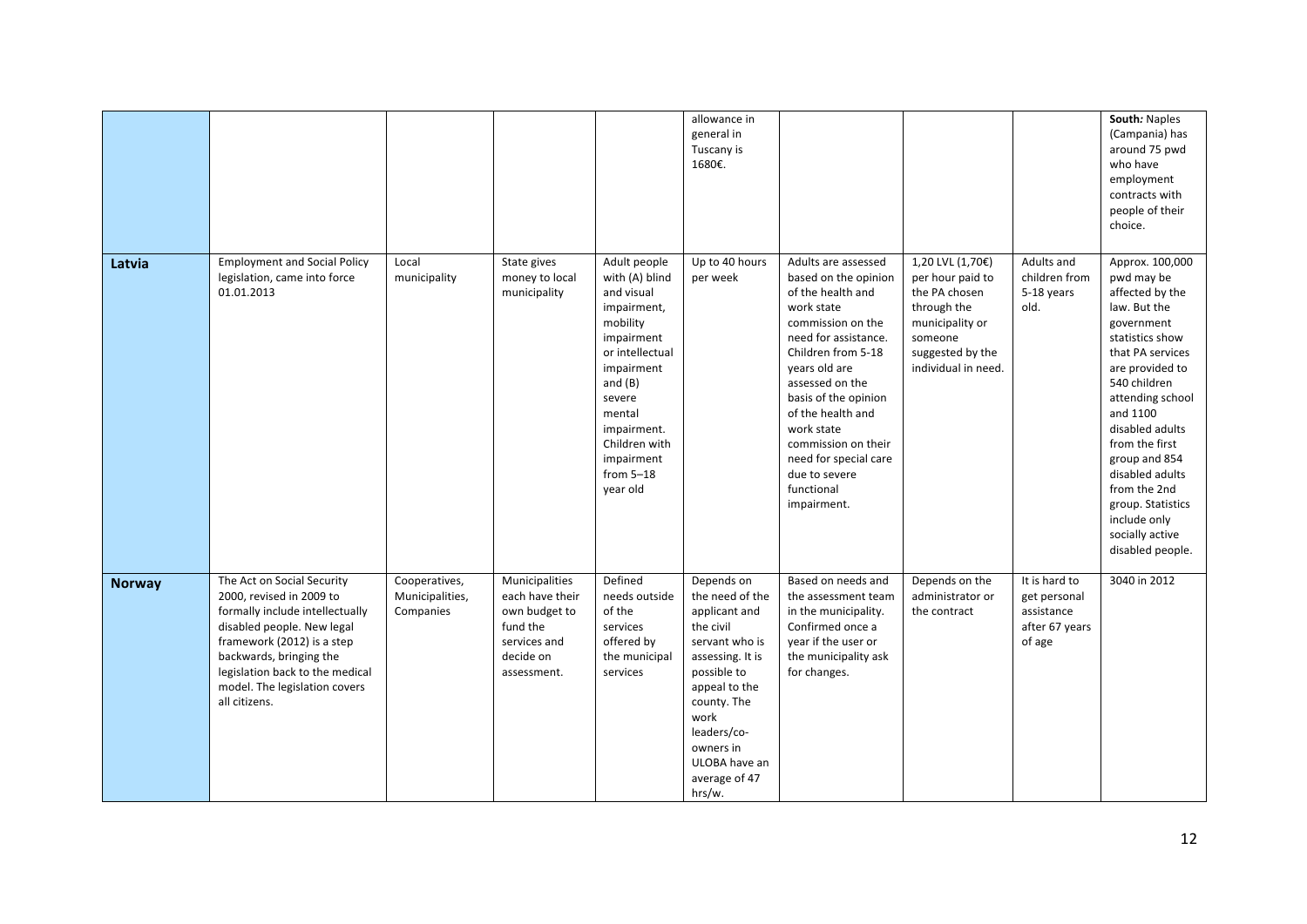| <b>San Marina</b> | No PA legislation                                                                                                                                                                                                                                                                                                       | N/A                                                                                                                                                                                                                                                                                                                                                                                                                                        | N/A                                                                                                                                                                                                                                                                                    | N/A                                                                                                                                                                               | N/A                                                                          | N/A                                                                                                                                                                                                                                              | N/A                                                                                                                          | N/A                                                                                                                                                                                                                             | N/A                                                                                                                                                                    |
|-------------------|-------------------------------------------------------------------------------------------------------------------------------------------------------------------------------------------------------------------------------------------------------------------------------------------------------------------------|--------------------------------------------------------------------------------------------------------------------------------------------------------------------------------------------------------------------------------------------------------------------------------------------------------------------------------------------------------------------------------------------------------------------------------------------|----------------------------------------------------------------------------------------------------------------------------------------------------------------------------------------------------------------------------------------------------------------------------------------|-----------------------------------------------------------------------------------------------------------------------------------------------------------------------------------|------------------------------------------------------------------------------|--------------------------------------------------------------------------------------------------------------------------------------------------------------------------------------------------------------------------------------------------|------------------------------------------------------------------------------------------------------------------------------|---------------------------------------------------------------------------------------------------------------------------------------------------------------------------------------------------------------------------------|------------------------------------------------------------------------------------------------------------------------------------------------------------------------|
| <b>Serbia</b>     | CIL Serbia was founded in 1996<br>and in 2011 the new Serbian<br>Law on Social Protection was<br>enacted. According to the Law,<br>services for independent living<br>including PA services are<br>recognized as social services<br>that should be provided by the<br>state, with the financing at the<br>local level.  | Service providers<br>are required to<br>organize<br>advertisement,<br>provide training<br>for users and<br>basic training for<br>PAs as well as to<br>provide a list of<br>potential PA<br>candidates. Users<br>conduct<br>interviews and<br>choose the PA.<br>Service providers<br>sign contracts<br>both with the<br>user and the PA<br>and carry out<br>administrative<br>tasks including<br>payment of<br>salaries and state<br>taxes. | Municipalities<br>with national<br>co-funding for<br>non-developed<br>communities.<br>Users who are<br>receiving the<br>monthly<br>allowance for<br>help from<br>another person<br>are required to<br>contribute to<br>the PA service<br>cost with 20% of<br>the monthly<br>allowance. | Persons with<br>physical and<br>visual<br>impairment                                                                                                                              | Limited from<br>minimum 20 to<br>maximum 40<br>hours per<br>week.            | Done by the centre<br>for social work with<br>participation of<br>disabled person,<br>followed by a more<br>specific assessment<br>by the service<br>provider, based on<br>needs. Annual re-<br>assessment<br>required.                          | Net amount for<br>PA monthly salary<br>is 196€ (320€<br>gross) for full time<br>work, or 1.23€<br>per hour in net<br>amount. | Over 18, with<br>requirement<br>to be socially<br>active i.e.<br>being<br>employed,<br>engaged in<br>NGOs, sport<br>organizations,<br>political<br>parties, local<br>municipalities<br>- both on paid<br>or voluntary<br>basis. | There are<br>approx. 100 PWD<br>who are using<br>the service<br>provided by local<br>CILs and the<br>Centre Living<br>Upright in Novi<br>Sad, based on IL<br>standards |
| <b>Slovakia</b>   | The Act on Social Assistance of<br>1998 includes direct payments<br>and social services together.<br>The Act on Direct Payment for<br><b>Compensation of Severe</b><br>Disability (2009) involved 14<br>different kinds of direct<br>payments and competences of<br>state bureaus of work, social<br>affairs and family | The main<br>characteristic of<br>the Slovak<br>legislation on PA<br>is self-<br>management                                                                                                                                                                                                                                                                                                                                                 | State through<br>local<br>administrative<br>authorities                                                                                                                                                                                                                                | All persons<br>with severe<br>disability<br>(physical,<br>mental and<br>sensory<br>disability),<br>but in fact<br>only a few<br>persons with<br>mental<br>disabilities<br>have PA | Maximum 20<br>hrs/day (only<br>38 persons<br>have 20<br>hrs/day)             | Every 3 years carried<br>out by social workers<br>to measure required<br>PA services based on<br>what a person with<br>severe disability<br>cannot do and what<br>hours are necessary<br>for the person to<br>carry out activation<br>activities | 2.71€/hr                                                                                                                     | Person with<br>severe<br>disability<br>from 6 to 65<br>years and<br>above 65 if<br>previously<br>has PA<br>service                                                                                                              | 8076 persons<br>(statistics of<br>December 2012)<br>with severe<br>disability<br>throughout<br>Slovakia, only 38<br>have all possible<br>hours.                        |
| Slovenia          | No PA legislation, at the end of<br>2012 the Ministry for Social<br>Affairs was preparing the 3 <sup>rd</sup><br>version of the Law on PA after<br>previous drafts were rejected.                                                                                                                                       | PA is currently<br>run through<br>employment<br>projects and has<br>been for the last                                                                                                                                                                                                                                                                                                                                                      | Office for<br>employment<br>and Ministry of<br>Labor, Family<br>and Social                                                                                                                                                                                                             | Within the<br>current<br>program all<br>types of<br>disabilities                                                                                                                  | Through<br>current project<br>minimum 20<br>hours per week<br>up to 24 hours | Annual reassessment                                                                                                                                                                                                                              | The hourly rate is<br>approximately 7€<br>(minimum wage)                                                                     | 18-65                                                                                                                                                                                                                           | YHD has<br>currently<br>approximately<br>100 users. There<br>are three other                                                                                           |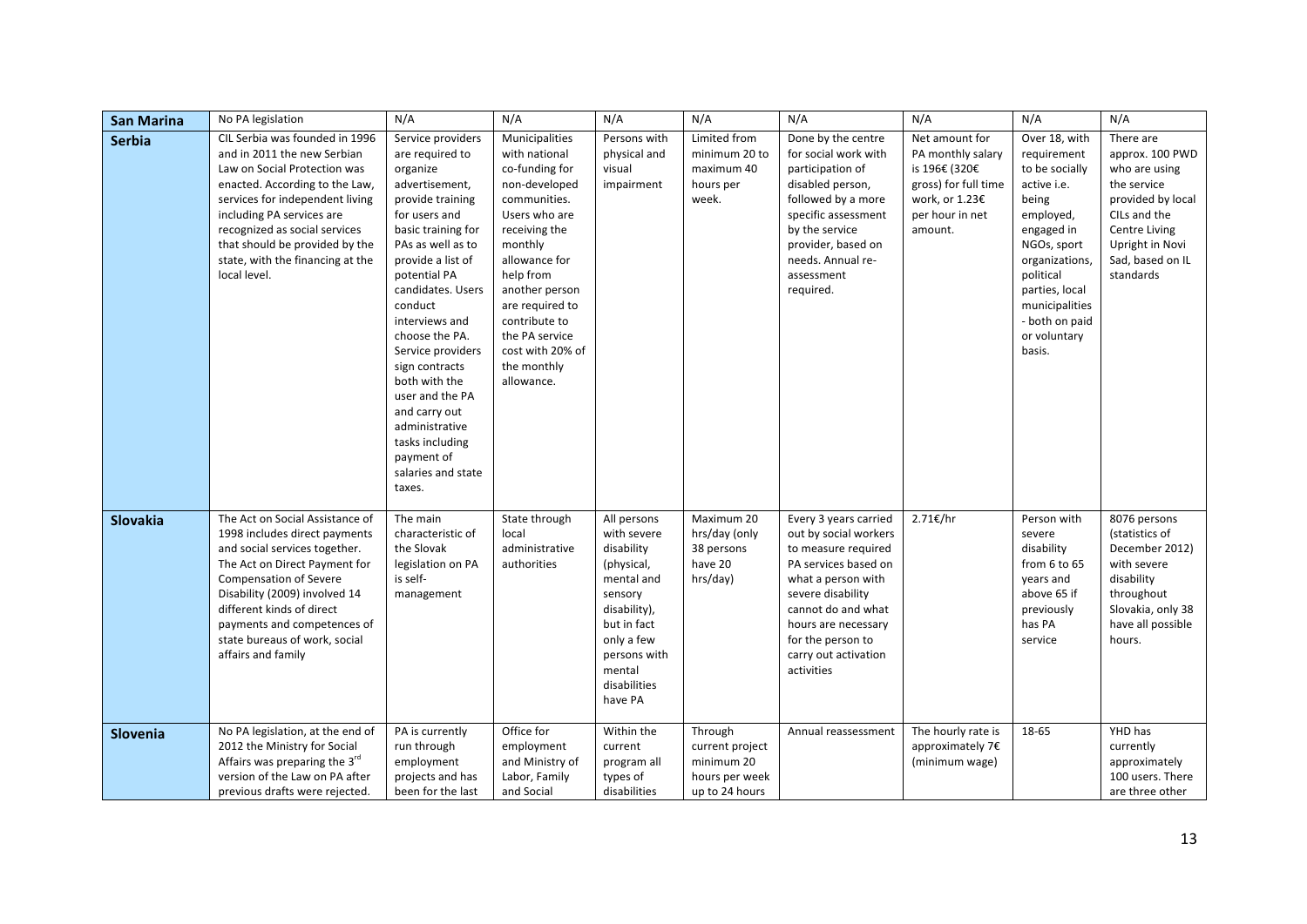|              |                                                                                                                        | 16 years. The<br>administrators<br>are several DPOs<br>including YHD.<br>Through the law<br>it is expected that<br>individuals and<br>cooperatives will<br>administer PA<br>together with<br>DPOs.                                                        | Affairs are<br>funding the<br>existing services.<br>Smaller<br>amounts are<br>also provided by<br>municipalities<br>(in 2012, 11<br>municipalities<br>were co-<br>financing the<br>service on a<br>basis of public<br>calls).                                                                                                                                                                            | are covered,<br>but in the<br>new proposal<br>of the law<br>people with<br>mental and<br>intellectual<br>disabilities<br>are to be<br>excluded                                                       | per day are<br>covered,<br>depending on<br>the individual<br>needs. In the<br>latest law<br>proposal the<br>hours are to be<br>limited to<br>those needing<br>at least 35<br>hours per week<br>up to 24 hours<br>per day. |                                                                                                                                                                                                                                                                                                                                         |                                                                                                                                                                                                             |                                                                                                                                                       | organizations<br>providing the<br>service, although<br>not in<br>accordance with<br>IL principles. |
|--------------|------------------------------------------------------------------------------------------------------------------------|-----------------------------------------------------------------------------------------------------------------------------------------------------------------------------------------------------------------------------------------------------------|----------------------------------------------------------------------------------------------------------------------------------------------------------------------------------------------------------------------------------------------------------------------------------------------------------------------------------------------------------------------------------------------------------|------------------------------------------------------------------------------------------------------------------------------------------------------------------------------------------------------|---------------------------------------------------------------------------------------------------------------------------------------------------------------------------------------------------------------------------|-----------------------------------------------------------------------------------------------------------------------------------------------------------------------------------------------------------------------------------------------------------------------------------------------------------------------------------------|-------------------------------------------------------------------------------------------------------------------------------------------------------------------------------------------------------------|-------------------------------------------------------------------------------------------------------------------------------------------------------|----------------------------------------------------------------------------------------------------|
| <b>Spain</b> | National Act, but with a greater<br>coverage in certain regions. It<br>recognizes the right to<br>Personal Assistance. | PWD receive a<br>direct payment<br>and become the<br>administrators.<br>Nevertheless,<br>due to the fact<br>that the personal<br>assistant job<br>position is not yet<br>recognised in<br>Spain, service<br>companies<br>mostly carry out<br>recruitment. | The Social<br>Security with<br>the contribution<br>of the<br>autonomous<br>communities<br>(provides for<br>financial<br>benefits), the<br>Act on the<br>Promotion of<br>Personal<br>Autonomy and<br>Care for<br>Dependent<br>Persons<br>(provides for PA<br>compensation)<br>and certain<br>programmes are<br>run by different<br>provinces:<br>Gipuzkoa<br>(pioneer on IL),<br>Barcelona and<br>Madrid. | Theoretically,<br>all disabilities<br>are covered.<br>However, in<br>practice it is<br>practically<br>impossible<br>for people<br>with non-<br>physical<br>disabilities to<br>access PA<br>services. | Maximum<br>3h/per day                                                                                                                                                                                                     | Assessment is based<br>on the ICF model.<br>The degree or level<br>of dependency may<br>be reviewed at the<br>request of the<br>interested party,<br>his/her<br>representatives or<br>on an official basis<br>by the public<br>administration if the<br>degree of disability<br>has changed or if<br>there is an error in<br>diagnosis. | Only PWD with a<br>major<br>dependency<br>(Degree III) are<br>entitled to receive<br>a monthly<br>amount to pay for<br>their PA: Degree<br>III (level 1 -<br>625,47€), Degree<br>III (Level 2 -<br>833,96€) | Theoretically<br>there is no<br>restriction.<br>However, the<br>internal<br>regulations<br>determinate<br>the age of 18<br>years old to<br>access PA. | 1300 users in<br>2012                                                                              |
| Sweden       | National legislation in place,<br>with personal assistance as an<br>individual right for those                         | The person<br>acquiring<br>personal                                                                                                                                                                                                                       | The funding is<br>shared between<br>the state and                                                                                                                                                                                                                                                                                                                                                        | 3 eligibility<br>categories<br>- Intellectual                                                                                                                                                        | One can<br>acquire up to<br>24 hours a day,                                                                                                                                                                               | An assessment is<br>done every two<br>years with the aid of                                                                                                                                                                                                                                                                             | 275SEK/hr in 2013<br>(approx. 31.12€)                                                                                                                                                                       | 0 to 65; a<br>person over<br>65 has a right                                                                                                           | There were<br>about 17,000<br>persons                                                              |
|              | eligible.                                                                                                              | assistance can                                                                                                                                                                                                                                            | the local                                                                                                                                                                                                                                                                                                                                                                                                | disability,                                                                                                                                                                                          | 7 days a week                                                                                                                                                                                                             | a questionnaire that                                                                                                                                                                                                                                                                                                                    |                                                                                                                                                                                                             | to personal                                                                                                                                           | receiving PA                                                                                       |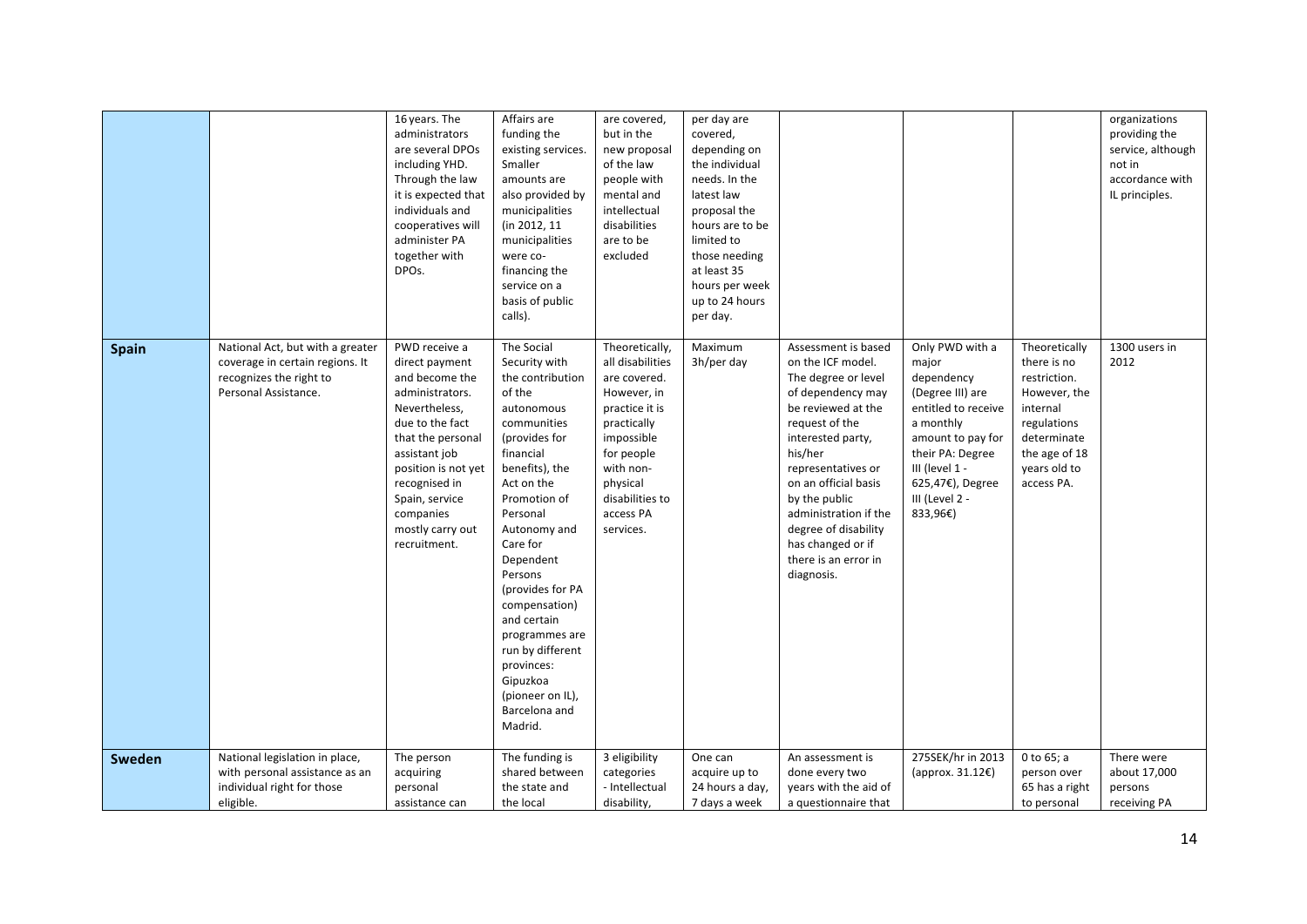|           |                                                                                                                             | choose between<br>the municipality,<br>a company, a<br>cooperative or<br>can start a<br>private company<br>for the<br>administration of<br>the service. | authorities. The<br>local authority<br>funds the first<br>20 hours per<br>week and those<br>hours above the<br>20-hour limit<br>are funded by<br>the national<br>government. | autism or<br>similar<br>-Adults with<br>intellectual<br>impairment<br>caused by<br>brain damage<br>-3 other<br>major and<br>permanent<br>physical or<br>mental<br>impairments<br>not due to<br>normal<br>ageing,<br>causing<br>considerable<br>difficulties in<br>daily life | and even<br>receive double<br>assistance if<br>needed.                          | was established in<br>2011.                                                                                                                                            |                                                                                                                                                                                                                                                                                                                                                                                                                      | assistance<br>only if the<br>assistance<br>was acquired<br>before the<br>age of 65. | services in 2012                                                                                                                                                                                                                                                                                                                                                                                          |
|-----------|-----------------------------------------------------------------------------------------------------------------------------|---------------------------------------------------------------------------------------------------------------------------------------------------------|------------------------------------------------------------------------------------------------------------------------------------------------------------------------------|------------------------------------------------------------------------------------------------------------------------------------------------------------------------------------------------------------------------------------------------------------------------------|---------------------------------------------------------------------------------|------------------------------------------------------------------------------------------------------------------------------------------------------------------------|----------------------------------------------------------------------------------------------------------------------------------------------------------------------------------------------------------------------------------------------------------------------------------------------------------------------------------------------------------------------------------------------------------------------|-------------------------------------------------------------------------------------|-----------------------------------------------------------------------------------------------------------------------------------------------------------------------------------------------------------------------------------------------------------------------------------------------------------------------------------------------------------------------------------------------------------|
| <b>UK</b> | Personal Assistance through<br>direct payments: Community<br>Care Direct Payments Act<br>(1996), came into force<br>In 1997 | The recipient of<br>the direct<br>payment                                                                                                               | Local authorities                                                                                                                                                            | All                                                                                                                                                                                                                                                                          | It depends on<br>individual<br>needs and the<br>resources they<br>are allocated | Assessed by the local<br>council's social<br>services department;<br>after the initial<br>assessment, a<br>person is assessed<br>when their<br>circumstances<br>change | The direct<br>payment received<br>will depend on<br>the assessment<br>the council makes<br>of the needs. The<br>Government<br>introduced a<br>statutory national<br>minimum wage<br>from 1 April 1999.<br>According to<br>national guidance,<br>the hourly rate<br>should include<br>not just the<br>amount paid to<br>the personal<br>assistant but also<br>the costs of<br>employing the PA,<br>such as insurance. | Adults over<br>the age of 18<br>and disabled<br>young people<br>aged 16 and<br>17   | About 100,000<br>across the UK as<br>a whole. The<br>numbers have<br>risen sharply in<br>the last 5 years<br>following<br>government<br>commitment to<br>personalizing<br>social care<br>services. They<br>are now starting<br>to fall as a result<br>of a tightening in<br>the eligibility<br>criteria, although<br>the amount<br>spent by local<br>authorities on<br>direct payment is<br>still rising. |